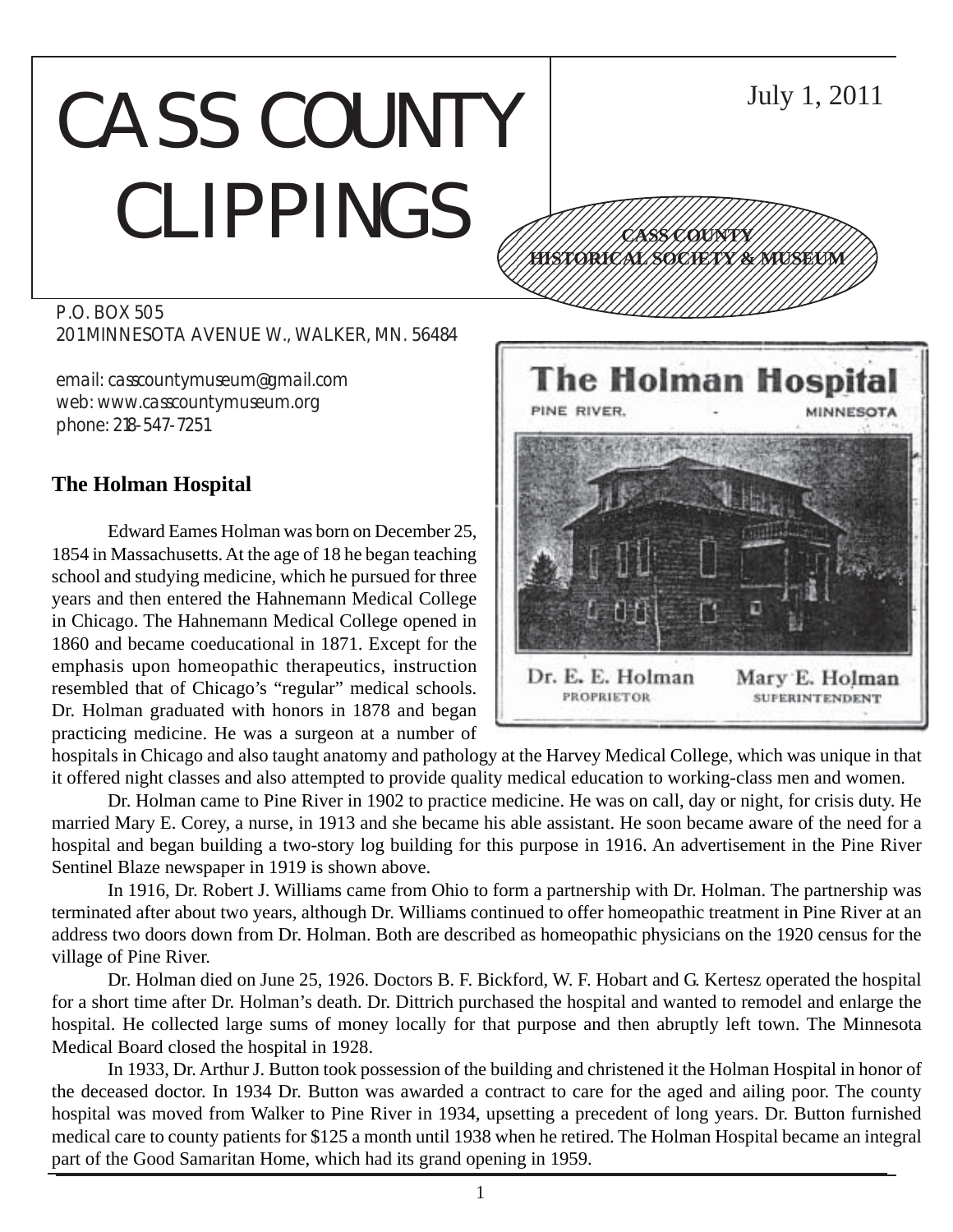Cass County Historical Society Calendar of Events 2011

July 12, 2011 – History Walk along Minnesota Ave, 7:00 p.m.

- July 26, 2011 Battle of Sugar Point Presentation, 7:00 p.m. at museum
- August 9, 2011 History Walk along Minnesota Ave, 7:00 p.m. Board Meeting (time to be determined)
- Aug 23, 2011 Battle of Sugar Point Presentation, 7:00 p.m. at museum
- October 11, 2011 Annual Meeting at the Museum, 7:00 p.m. All members encouraged to attend

December 13, 2011 – Board Meeting at the Museum, 4:00 p.m.

#### **From the President Dan Eikenberry**

Your Historical Society is excited to announce that we have purchased new equipment that will allow us to serve the community better and will also allow us to begin digitizing our collection. The equipment you see pictured includes a



microfilm/microfiche reader and a flatbed scanner. These coupled with the new computer we bought earlier in the year will bring us into the 21st century. Coming soon will be our connection to the internet. We are thankful to Minnesota Power, memorials in memory of Harry Winter, the estate of Jo Eikenberry, contributions by Cass County, City of Walker, and numerous townships, and the sale of the anonymously donated Trapper's Cabin for giving us the funds to make these substantial purchases.

#### **Cass County Historical Society Board of Directors**

Dan Eikenberry, Pres. Lois Orton, V-Pres Karen Keener Elsie Nelson Sue Eikenberry Don Beadle Martha Winter Alexis Hadrava - Treasurer

#### **Cass County Research Center**

The research center is staffed by the Cass County Historical Society at the Cass County Museum in Walker. Through the winter, research help is available by appointment. The research library, obituary indexes, newspaper microfilm, and other archival materials are accessible for a \$10 research fee for non-members.

Among our Books For Sale:

Murder & Mayhem True Crime Accounts of Early Cass County

## New Staff

**Shirley Tatro** of Akeley with Experience Works is with us this summer. She is working 18-20 hours a week and is updating our obituary file. Shirley owned Shirley's Café in Akeley for 24 years. She also worked as a cook in Nevis for 10 years. She worked at ARCC in Akeley.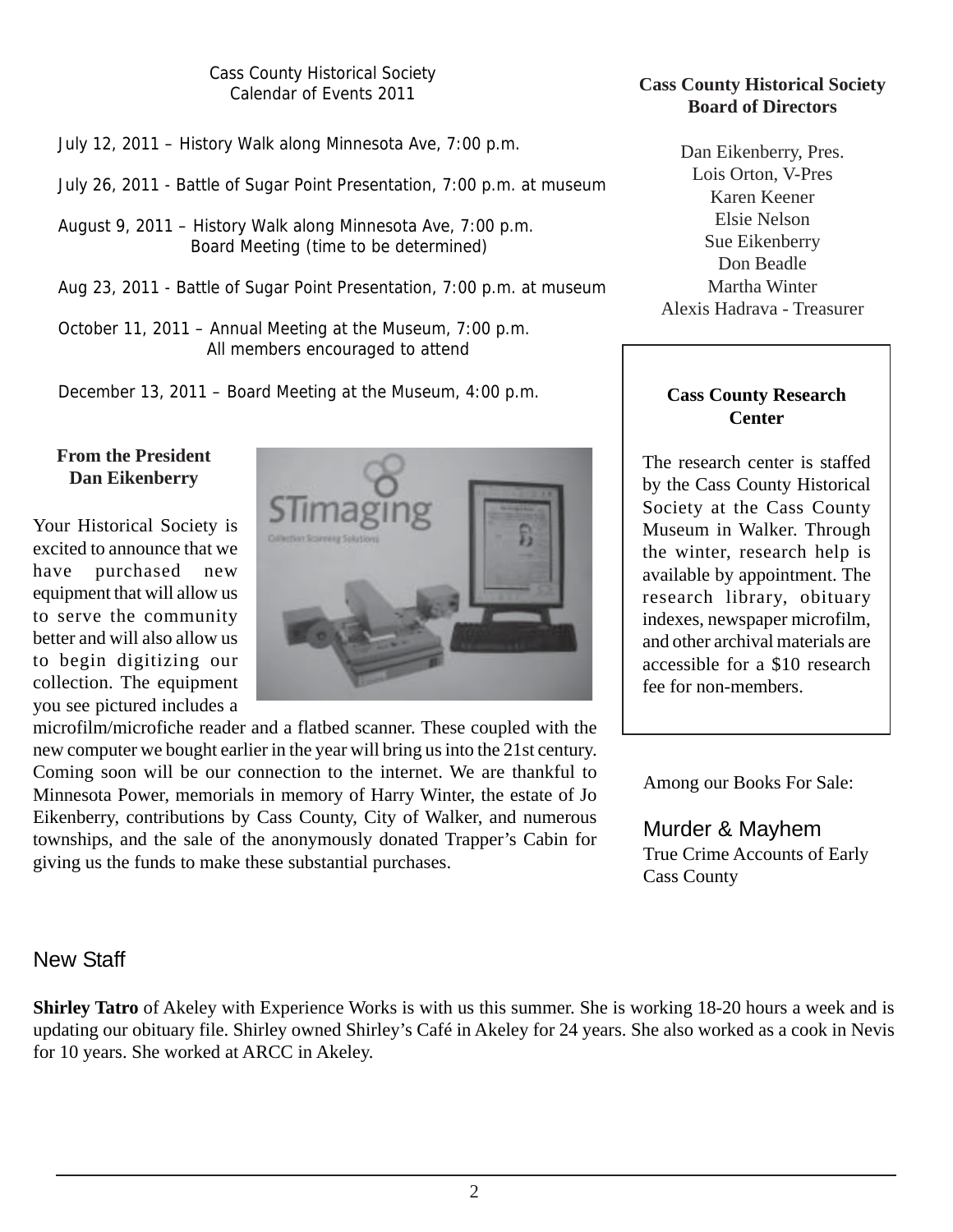# Volunteer Opportunities

**Barb Thomas** and **Mona King** are coming in every Wednesday afternoon this summer to share their love of spinning with us. Come on in and say hello to these ladies!

**Terrie Cornell** from McKeown Lake is coming in to help us with exhibit interpretation. She has had extensive experience working in museums and we look forward to working with her.

# The 1898 Battle of Sugar Point

A 40-minute presentation and book signing is scheduled at the museum for 7:00 p.m. on the  $4<sup>th</sup>$ Tuesday of July and August for the new Cass County publication, *The 1898 Battle of Sugar Point*. Authors Cecelia McKeig and Renee Geving will sketch out some of the stories from the battle and its aftermath. The book includes important information from the Chicago and D.C. branches of the National Archives as well as much local research that was gathered over the past eight years. The new book will sell for



\$24.95 and is available through the Cass County Museum and the Little Apple Bookstore in Walker. If ordered, please include sales tax and shipping. Dates of the presentation are July 26<sup>th</sup> and August 23<sup>rd</sup>. (Photo: Camp Libbey, Cass Lake, Minnesota)

## Pioneer School

Pioneer School has received new putty and new paint on the windows and the door has been readjusted. We are also having a new screen door made to order. Thanks to Betty Hutt for her annual donation since 1996 for maintenance on the school.

## Additional Hours in July

The Museum will try staying open from 10:00 a.m. to 2:00 p.m. on Saturdays in July to see how many visitors take advantage of the additional hours. Renee Geving and Lori Gamache will be representing Cass County Historical Society at the Pine River Fair on July 2nd.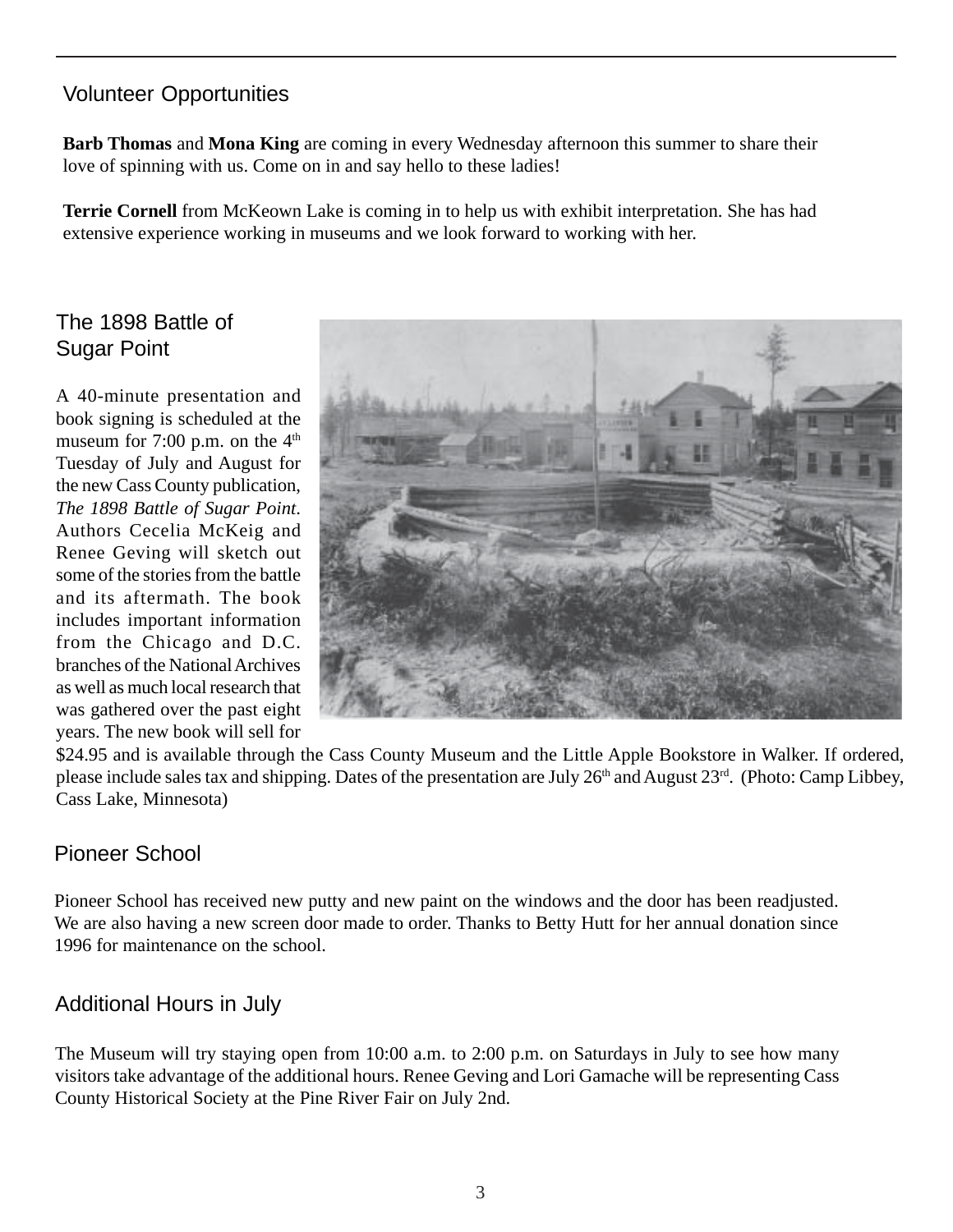## Hiddenwood Hospital

Arthur J. Button was born in December 1868 and grew up in Olmsted County. In 1896, he was a medical student in Minneapolis. He graduated from the University of Minnesota with his Ph.D. in Medicine. He began his practice in southern Minnesota and was listed as a physician and surgeon in Wabasha County in 1900. He then worked in South Dakota in those early years. He and his wife Katie had nine children. In 1910, he was the doctor in Tolstoy in Potter County, South Dakota. He was a physician in Mobridge, South Dakota in 1920.

Dr. A. J. Button purchased a tract of land in Birch Lake Township consisting of 118 acres located on the east side of Co. 45 on the pine-studded shores of Pleasant Lake. Hiddenwood Hospital, located four miles east of Hackensack, was opened in 1921. It had 15 patient rooms, two bathrooms, an operating room, and two offices, one upstairs and one on the first floor. Besides a very spacious reception room, there were two large porches screened and glassed in. The building had three stories with a full basement. It was a very modern and sanitary hospital for the time. A Webber Electric light system was installed. Four hundred people of the Hackensack and Backus area attended a Grand Opening event in August of 1922. On the morning of October 26, 1925, Dr. Button carried a kerosene lamp down the basement stairs. There had been some problems with the electric light plant the night before. The doctor fell and the lamp burst when it struck, spreading the flames about the basement. Dr. Button had some difficulty getting out of the basement because of the flames, but managed to rescue his wife who was bedridden at the time. Because of the hospital's distance from Hackensack, it was impossible to secure assistance in time to save even the outbuildings. All was lost!

## Birch Lake Nursing Home

After the loss of Hiddenwood Hospital and the death of his wife Katie on Nov 21, 1925, Dr. A. J. Button moved and became the physician at Greenbush in Roseau County, Minnesota. He married Nora Clark on Aug 17, 1926 in Roseau County. In 1933, he took possession of the Holman Hospital. When Dr. Button closed his office in Walker in 1939, he retired to the Wendover home on Birch Lake in Hackensack. He lived in semi-retirement while he and his wife Nora (Clark) Button operated this home for the county's old-age pensioners. There were usually about ten patients. He also saw other county patients here and responded to many medical emergencies as well as attending to at-home deliveries of babies in the Hackensack area. Dr. Button died Feb. 26, 1944 in Cass County.



Esterdy Hospital, c. 1894 Dr. Joe VanSandine in center

#### Van Sandine Hospital

In 1892, Dr. Joe Van Sandine built a two-story log building at Esterdy, and we at Cass County Historical Society believe this was the first hospital in this new county. Patients at the hospital in 1894 were Mrs. M. Rice and son Charley from Park Rapids, and Ole Peterson from Moorhead, Mn. Dr. Van Sandine must have been a very good doctor and treated his patients well as these people traveled some distance to get there. Dr. Van Sandine was still treating patients there in 1900. When Staples began to advertise their hospital, that was the beginning of the end for this rural hospital.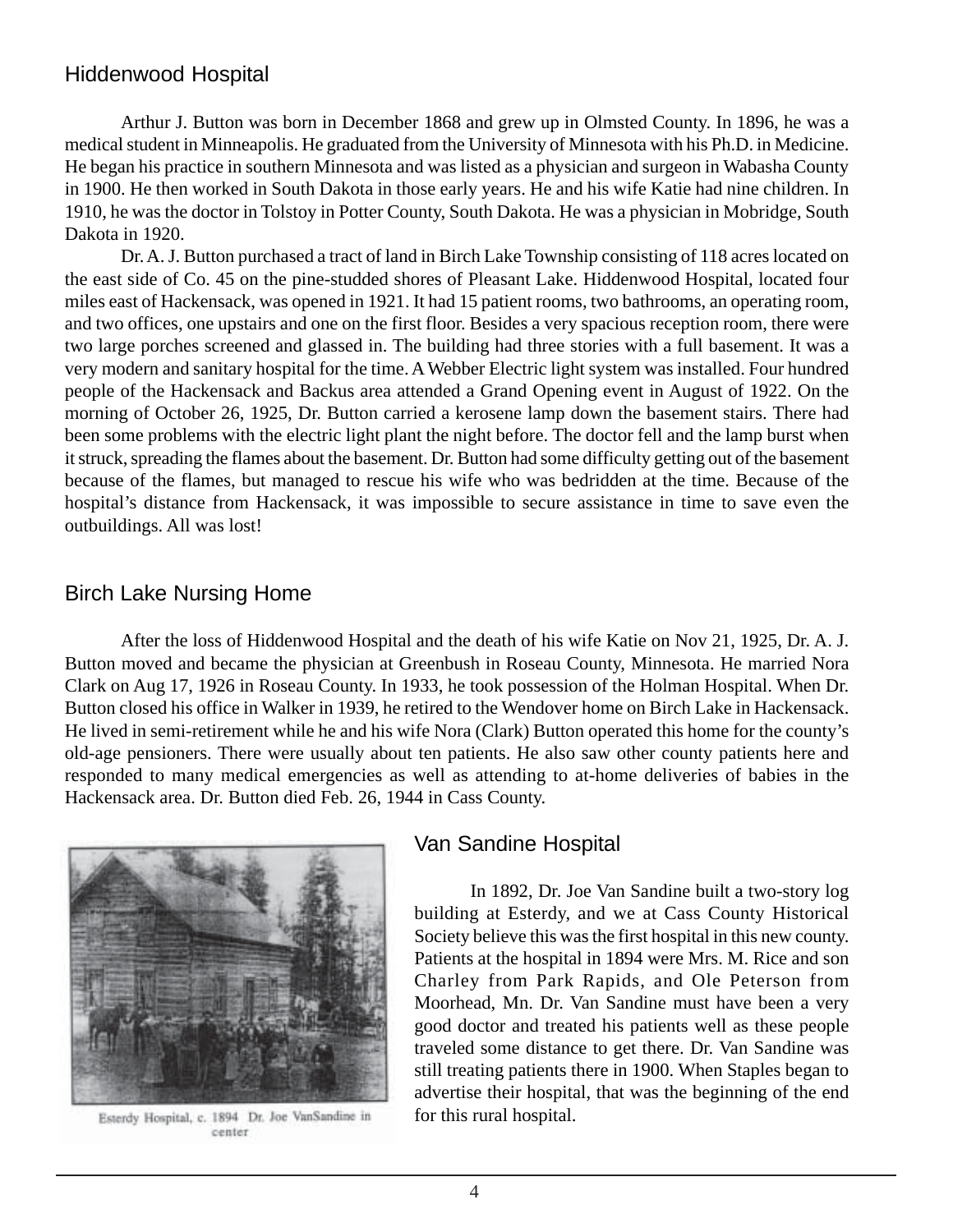# Tornado for Cass County

## (*Walker Pilot*, September 9, 1910)

Cass County has never been considered in the cyclone belt, but a storm early Monday evening between Pontoria and Pine River proved the wind twisters would just as leave travel through Cass County as not. The storm while of short duration was terrific in force. It struck the earth a short distance from the Roscoe school house, uprooted twenty-five or thirty trees, and then struck the school house with such force as to demolish everything except the foundation. Even the floor was removed, the stove twisted out of shape, the iron frame work of the school seats bent and broken, and school books were picked up the following morning on the opposite side of Roscoe lake nearly a mile distance from the school house. In fact the school building was stripped bare of everything and nothing but the foundation left standing. It was a new building. There are no other houses in the vicinity of the Roscoe school. This is the first storm of cyclonic nature to ever visit this county.

# Railroad History

## (*Walker on Leech Lake*, 1996)

The Brainerd and Northern Minnesota Railway Co. (the B & NM) was incorporated in 1892. The B & NM Line to Bemidii, 31.79 miles, opened on December 17, 1898. The B & NM incorporated on July 16, 1900 with the Minnesota and International Railway. The Northern Pacific purchased the M & I on October 22, 1941, and sold to Burlington Northern in 1970. When Burlington Northern removed the rails in 1986 and the Shingobee Bay trestle was demolished, it was part of the longest abandoned rail line in Minnesota. (Photo taken 1986)